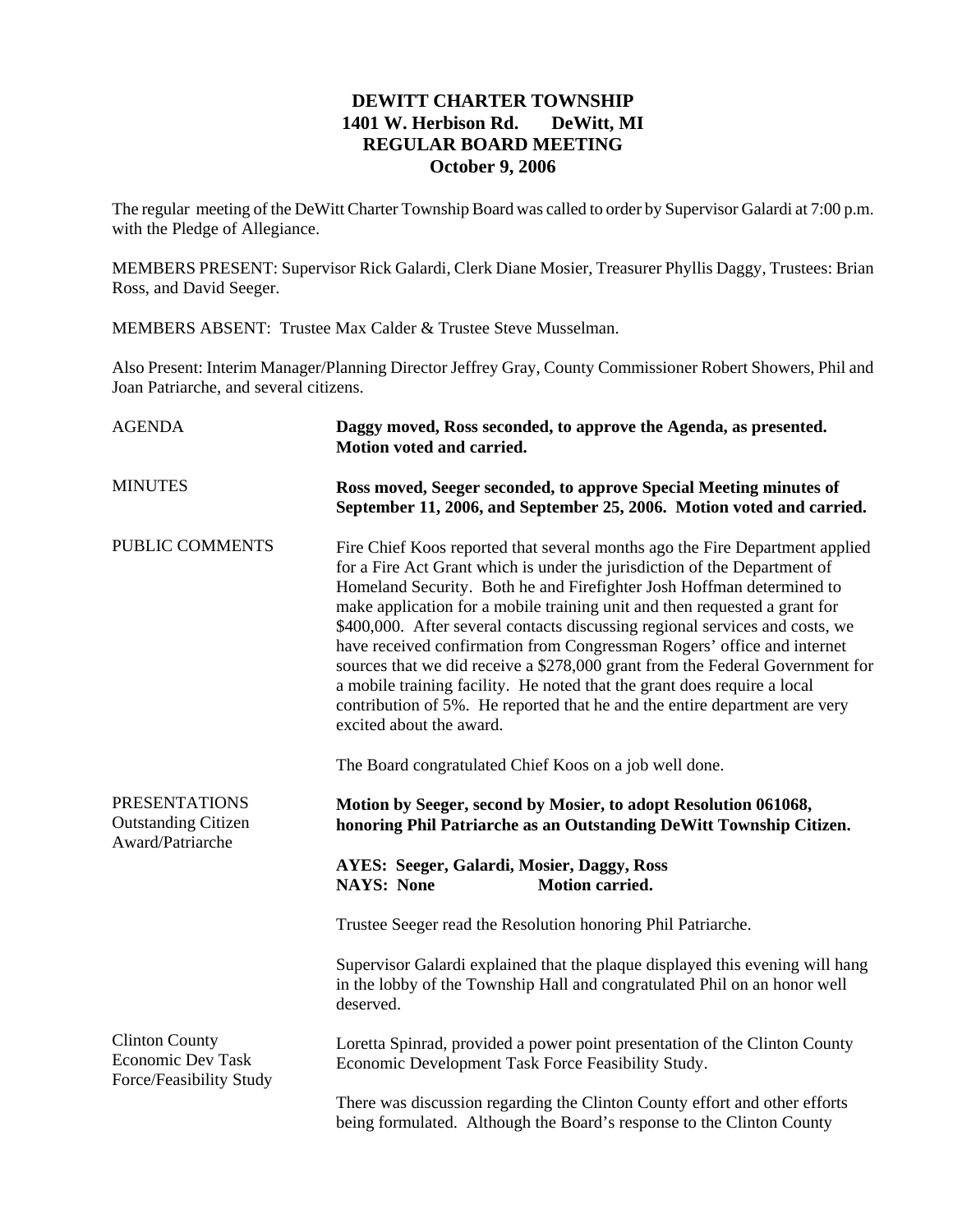Twp Board Minutes October 9, 2006 Pg 2

PUBLIC HEARING 2007 Budget

CORRESPONDENCE

effort was positive, it was clear that the Board needs to become informed on all of the efforts. Supervisor Galardi thanked Spinrad for the information provided.

Supervisor Galardi called to order the Public Hearing on the Township 2007 Budget at 7:25 p.m.

Interim Manager/Planning Director Gray reviewed the proposed millage levy and the proposed 2007 Township Budget. He noted that no changes have been made since the last workshop. The discussion centered around the health of the Township's Fund Balance and reserve funding utilized to plan for the future.

There was no public comment.

**Ross moved, Seeger seconded, to adjourn the Public Hearing at 7:38 p.m. Motion voted and carried.** 

Correspondence included the following: Recruitment Guidelines from the ICMA; September Activity Report; Community Entrepreneurship Conference information from the Clinton County Extension Office; Meals on Wheels Financial Request from the Tri-County Office on Aging; letter from Attorney Robinson regarding MacKenzie vs DeWitt Charter Township; Fire Department Burning Issues Newsletter; invitation to the SCCMUA Open House; Programming Update from Comcast; Family Fun Fest invitation from Clinton Area Fire & Rescue; Legislative Update from Representative Hummel.

Clerk Mosier requested that the Board take some time to reviewed the information provided by the ICMA which will assist in our decision making process to hire a new manager. She suggested that Board members consider hiring a firm to assist in the manager search process.

Supervisor Galardi informed the Board that Interim Manager Gray has decided that he will not apply for the Manager position, a decision he made for personal reasons. Supervisor Galardi thanked Gray for his interim assistance and stated that he respects his decision. Supervisor Galardi stated that the Board will proceed with a national search to find the best manager for the Township.

Clerk Mosier and Trustee Ross encouraged Board members to attend the SCCMUA Open House featuring the newly constructed and operational digester and storage facility.

County Commissioner Showers spoke to the Clinton County Economic Development Task Force proposal, indicating that more research will be done but the County Commissioners are generally in favor of a Clinton County effort.

Supervisor Galardi reported that meetings continue with the City of Lansing and Airport representative. He also reported on the recent Sister City visit.

Clerk Mosier reported that the next sewer usage fee increase will appear on the next billing and requested that the appropriate notices be posted as has been past practice. She also commented on the teamwork taking place in the office where we are currently short staffed.

## REPORTS & **COMMENTS**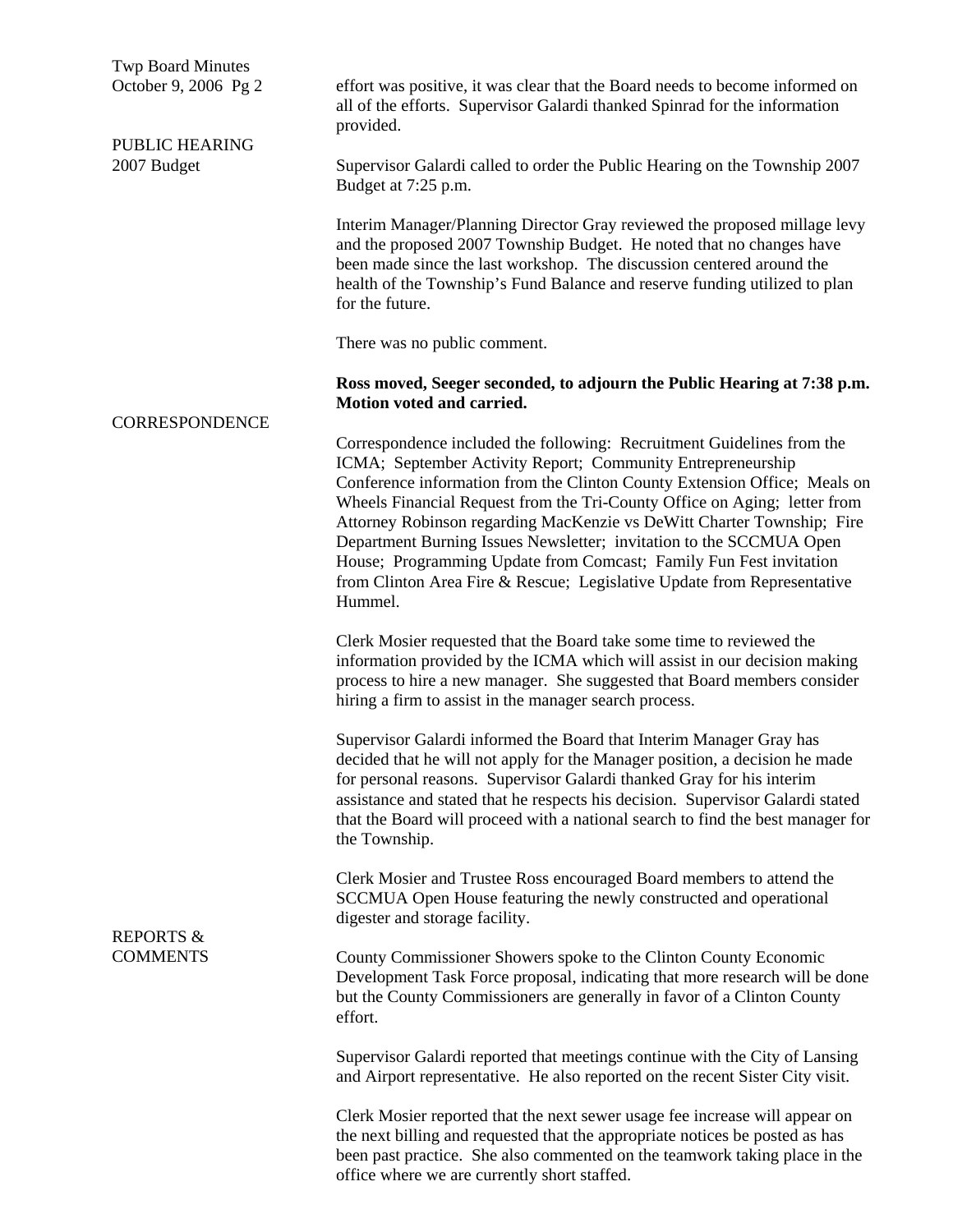|                                                                                                               | Trustee Ross thanked Interim Manager Gray for his work on the Phase II<br>project, noting that the DEQ deadline was met thanks to his effort.                                                                                                                                                                                                                                                                                               |
|---------------------------------------------------------------------------------------------------------------|---------------------------------------------------------------------------------------------------------------------------------------------------------------------------------------------------------------------------------------------------------------------------------------------------------------------------------------------------------------------------------------------------------------------------------------------|
|                                                                                                               | Interim Manager/Planning Director Gray reported that progress continues on<br>Meijer with intersection work underway and exterior projects such as paving<br>and landscaping nearing completion prior to the winter months. He also<br>reported that we have received notice from MMRMA, our liability and<br>property insurance provider, that we will receive and \$4400 rebate check,<br>determined by our claims history with the pool. |
|                                                                                                               | Interim Manager/Planning Director Gray commented that it was a difficult<br>decision to make, however he wanted the Board to know that he will not be<br>applying for the Manager position. He pledged his support to assist the Board<br>in any way possible during the search process.                                                                                                                                                    |
| <b>VOUCHERS</b>                                                                                               | Seeger moved, Daggy seconded, to approve General Operating Fund<br>Vouchers 50780 - 50847 and Tax Fund Vouchers 6562 & 6563. Motion<br>voted and carried.                                                                                                                                                                                                                                                                                   |
| <b>UNFINISHED</b><br><b>BUSINESS</b><br>RR 06-880003<br><b>Auto Owners</b><br>$2nd$ Reading                   | Seeger moved, Ross seconded, to approve, on Second Reading, Rezoning<br>Request 06-880003 from Auto-Owners Insurance Company to rezone<br>approximately 311.52 acres from A (Agricultural) to POD (Planned<br>Office Development) together with the Development District Map,<br>Development District Text, and building Construction Phasing Plan, as<br>conditioned and recommended by the Planning Commission.                           |
| <b>NEW BUSINESS</b>                                                                                           | AYES: Ross, Daggy, Mosier, Galardi, Seeger<br><b>Motion carried.</b><br><b>NAYS: None</b>                                                                                                                                                                                                                                                                                                                                                   |
| L-4029/Millage<br>Rate                                                                                        | Daggy moved, Ross seconded, to approve the millage rate as presented on<br>form L-4029 and authorize the Township Supervisor and Clerk to<br>execute the same. Motion voted and carried.                                                                                                                                                                                                                                                    |
| <b>Sanitary Sewer Stds</b><br>Res 061066 & 061067<br>Ord Amendment 91.6<br><b>First Reading</b><br>Employment | Trustee Ross explained the need for the SCCMUA Construction Standards<br>indicated that he reviewed the changes and recommends their adoption.                                                                                                                                                                                                                                                                                              |
|                                                                                                               | Ross moved, Daggy seconded, to adopt Resolution 061066 concurring<br>with SCCMUA's amendments to the Sanitary Sewer Standards as<br>adopted on September 19, 2006.                                                                                                                                                                                                                                                                          |
|                                                                                                               | AYES; Daggy, Ross, Seeger, Galardi, Mosier<br><b>NAYS: None</b><br><b>Motion carried.</b>                                                                                                                                                                                                                                                                                                                                                   |
|                                                                                                               | Ross moved, Daggy seconded, to adopt Resolution 061067, introducing<br>and approving, on First Reading, Ordinance Amendment 91.6 amending<br>the Township's Wastewater Collection and Treatment System<br>Ordinance.                                                                                                                                                                                                                        |
|                                                                                                               | AYES: Seeger, Galardi, Mosier, Daggy, Mosier<br><b>NAYS: None</b><br><b>Motion carried.</b>                                                                                                                                                                                                                                                                                                                                                 |
| Recommendations<br>Police/Bldg Depts                                                                          | Seeger moved, Ross seconded, to approve the hiring of Donald Rochford,<br>Jr. as a police officer upon successful completion of a physical<br>examination and psychological screening. Motion voted and carried.                                                                                                                                                                                                                            |